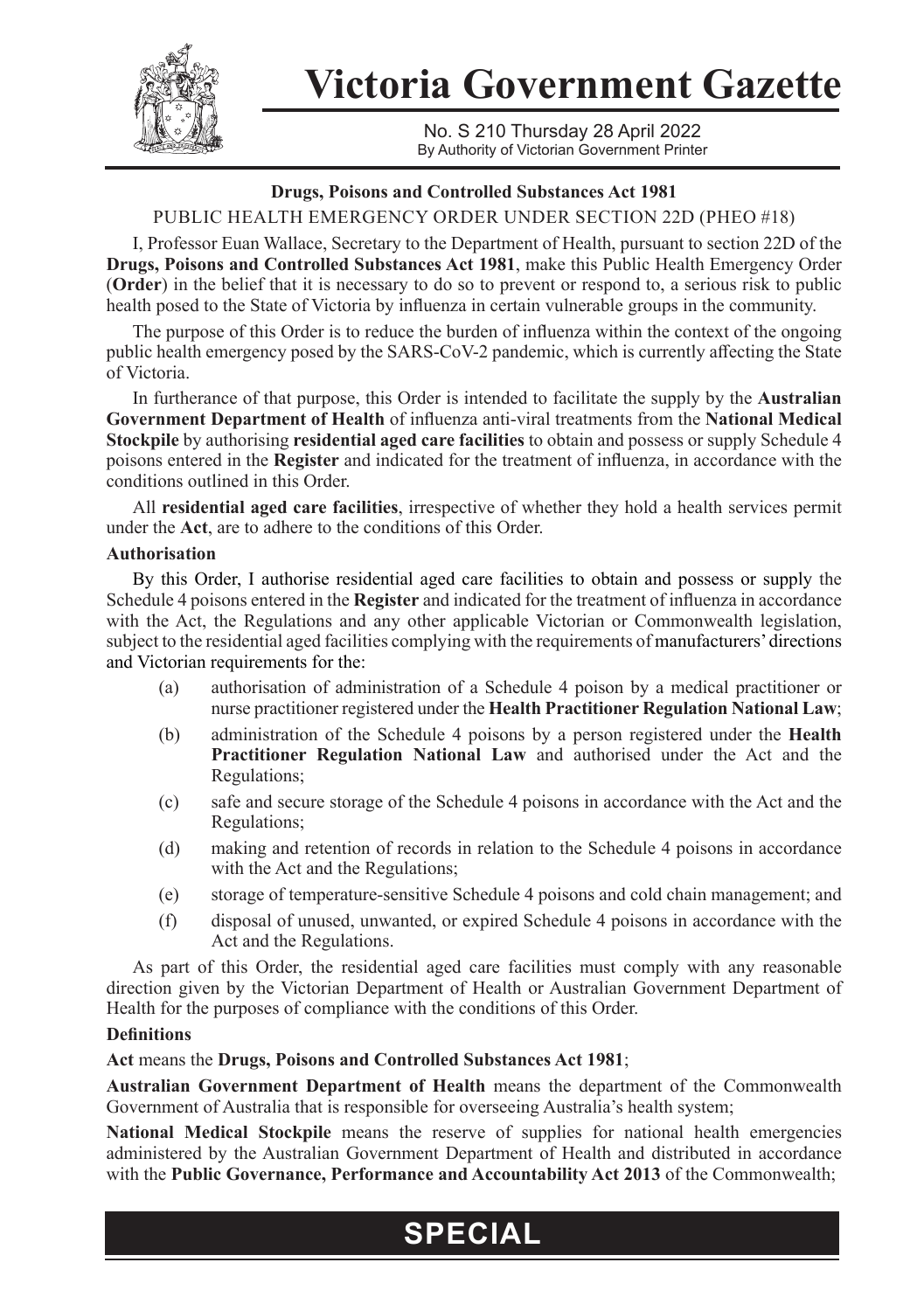**Health Practitioner Regulation National Law** means the Health Practitioner Regulation National Law as in force from time to time, set out in the Schedule to the **Health Practitioner Regulation National Law Act 2009** of Queensland, applying as a law of Victoria because of section 4 of the **Health Practitioner Regulation National Law (Victoria) Act 2009**;

**Register** means the Australian Register of Therapeutic Goods maintained under section 9A **Therapeutic Goods Act 1989** of the Commonwealth;

**Regulations** means the Drugs, Poisons and Controlled Substances Regulations 2017 (Vic);

**residential aged care facilities** means premises at which accommodation and personal care or nursing care or both are provided to a person in respect of whom a residential care subsidy or a flexible care subsidy is payable under the **Aged Care Act 1997** of the Commonwealth.

This order comes into force on the date of publication in the Government Gazette and continues in force for a period of six months, unless revoked earlier.

Dated 27 April 2022

PROFESSOR EUAN WALLACE Secretary to the Department of Health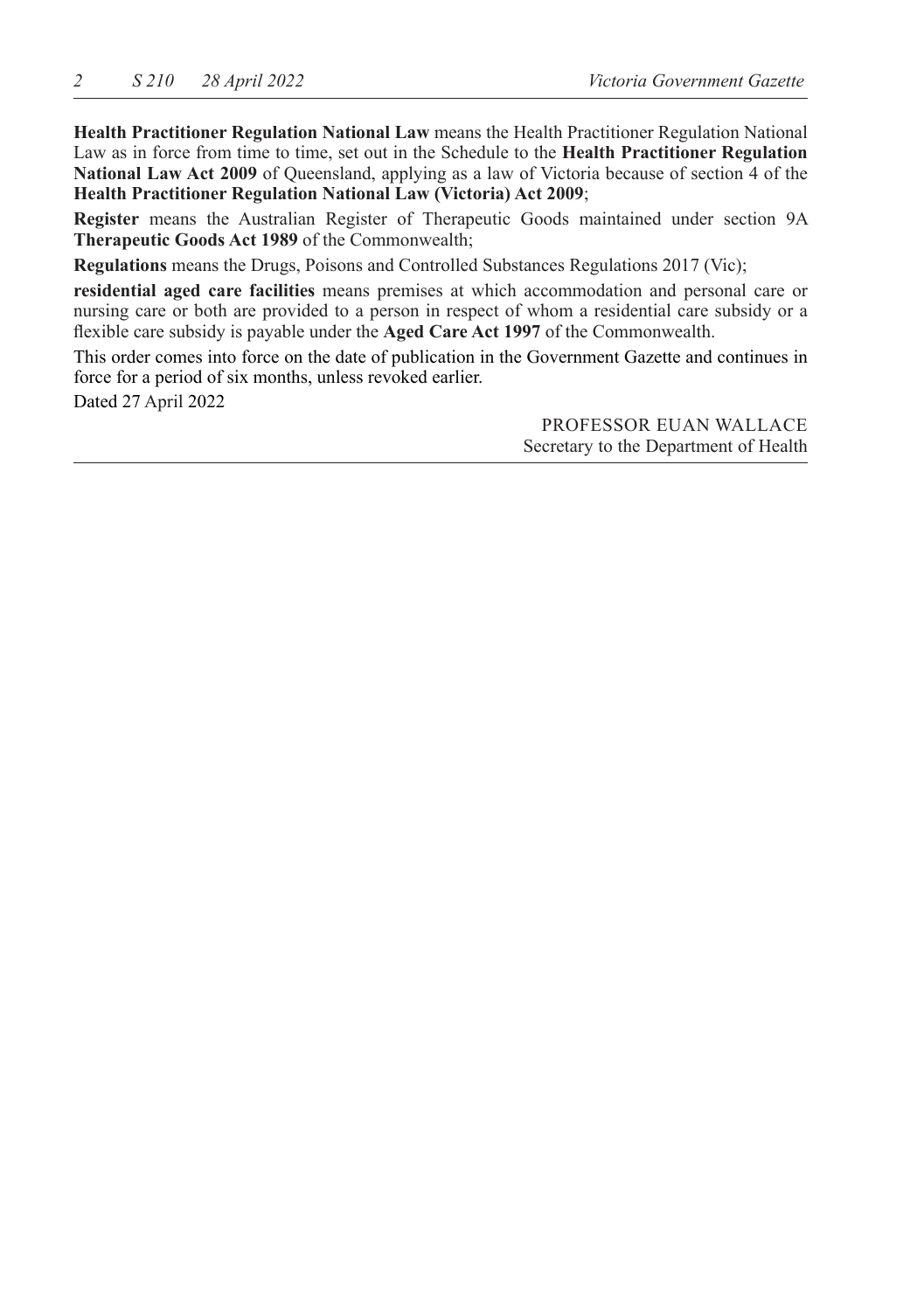This page was left blank intentionally